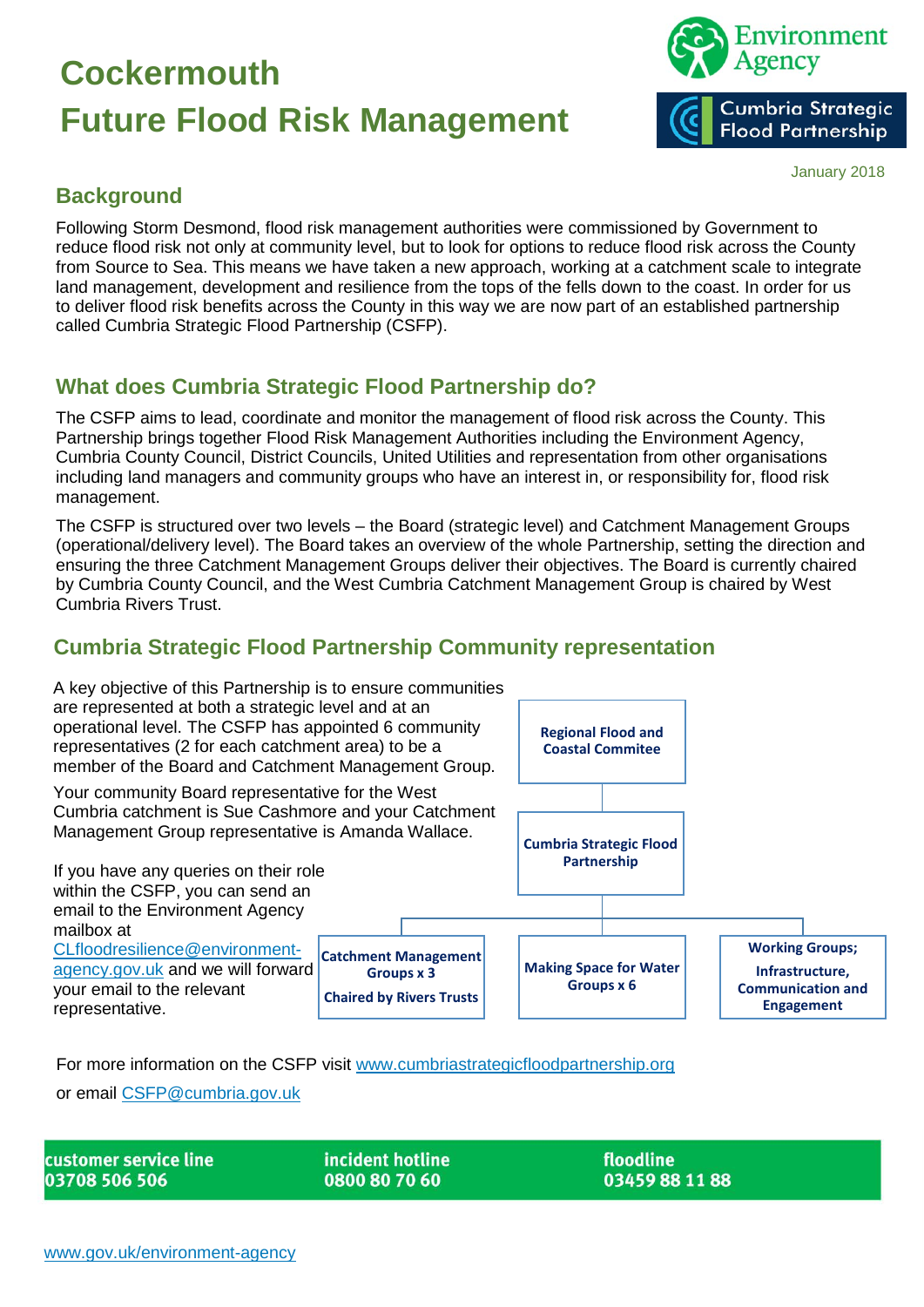

#### **Work undertaken in Cockermouth**

Following the flood event in December 2015, the Environment Agency has:

- Delivered recovery works including improved resilience work at The Croft and gravel removal from the River Derwent from the confluence with the Cocker to downstream of Gote Bridge.
- Repaired and improved the resilience of Gote Road Pumping Station with a new electrical control panel.
- Removed trees and debris from Bitter Beck and the River Cocker to improve channel conveyance.
- Continued to carry out maintenance work, monitored and removed gravel from key locations in Cockermouth.
- Undertaken appraisal work, which has incorporated community ideas and understanding of the town and catchment, to identify a long list of options which was published during the summer of 2017.
- Completed a review of the current defences. This is used to inform the ongoing appraisal process.
- Undertaken modelling work through the Derwent catchment, including Cockermouth. This new hydraulic model will improve our understanding of flood risk in the area.
- Added forecast levels to Derwent catchment river gauges on the gov.uk website to facilitate community monitoring.

#### **What next?**

In the summer of 2017 we published the "long list" of options, and since then we have been refining each option, measuring their viability against the following four tests;

- 1. Technical feasibility **3. Example 1. Technical feasibility**
- 2. Environmental sustainability and the state of 4. Community support
- 
- 

We now have a "short list" of options for Cockermouth and want to share these with the local community. These options currently represent a sufficiently good return on government investment to allow the scheme business case to progress. We will continue to develop and refine the short list options required for the full business case, which will be used to secure the most viable flood risk management scheme using the four tests above.

If funding can be secured we will then progress with detailed design and construction, which includes planning applications, all other approvals, permits and landowner agreements required to deliver a scheme.

Options which are most likely to move forward include improvements to existing flood walls and embankments to protect properties on both sides of the rivers.

Completion of the river model for the Derwent catchment is due in early 2018. This will improve understanding, inform the current appraisal work, and support applications for government funding and partnership funding.

- Continue to work with other flood risk management authorities and partners to identify opportunities for joint working to reduce flood risk. One such example is our work with United Utilities in their work to change the management of Thirlmere Reservoir.
- Undertake a review of gravel management and triggers based on the modelling outputs.
- Support Natural Flood Management research and development throughout the catchment.

customer service line 03708 506 506

incident hotline 0800 80 70 60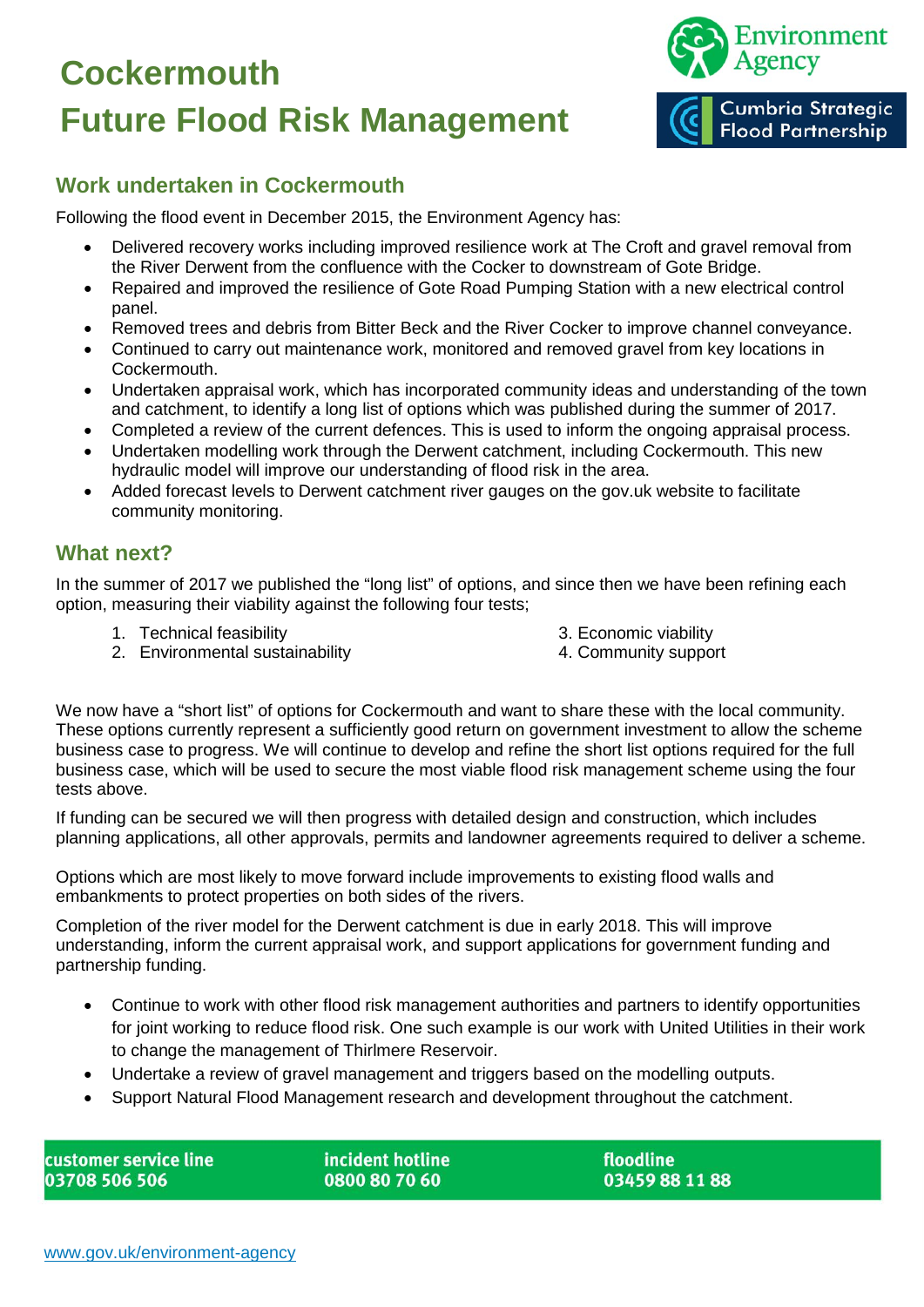

- Improvements to the river level gauging station at Southwaite Bridge including raising equipment above the December 2015 flood level and improving data transmission from the station.
- Continue to employ a catchment based approach though the Catchment Management Group and working groups.

## **Outline Delivery Programme**



The Strategic Outline Business Case provides a high level understanding of the flood risk and demonstrates the need to continue working on a scheme and complete the Final Business Case.

The Final Business Case provides all the detailed technical, economic and environmental information to justify a compelling case to investment the money to build a scheme.

The appraisal process takes time. As we are spending Government's money in providing flood risk management we must follow their rules and procedures.

customer service line 03708 506 506

incident hotline 0800 80 70 60